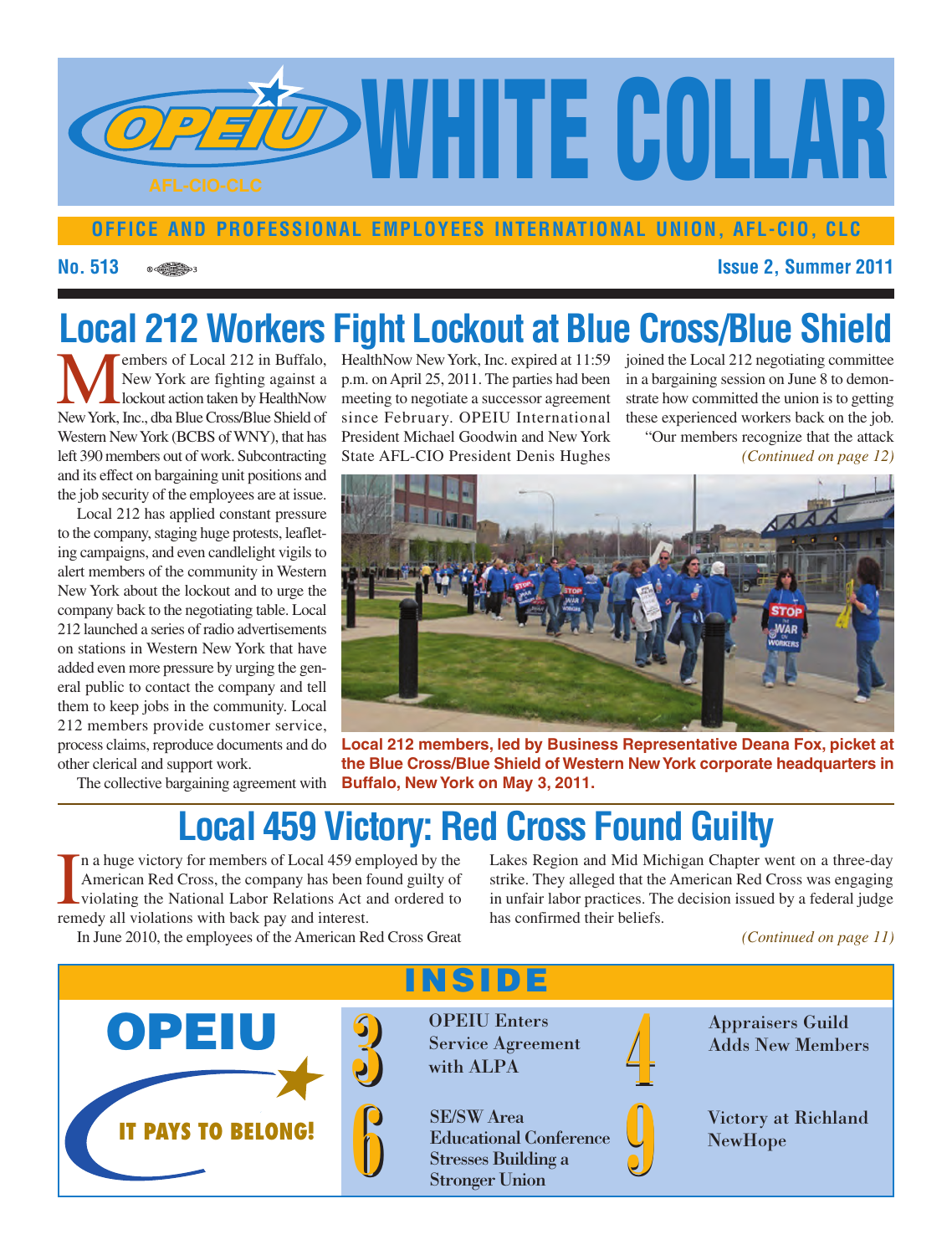# **■ Editorial**



## **The Nightmare Returns**

**By Michael Goodwin, International President**

hirty years ago, the labor movement took a turn for the worst when President Ronald Reagan fired striking air traffic controllers represented by Professional Air Traffic Controllers Organization (PATCO). It was this event that is cited as the turning point in the downward slide in the growth and strength of the labor movement. When employers saw that it was okay for the president of the United States to fire workers, they in turn took that action as authority for them to do the same. To get around the National Labor Relations Act (NLRA), the employers used a strategy of "striker replacements" rather than termination from employment. Workers soon found out that losing their job to a "striker replacement" or being "terminated" is a distinction without a difference. All paths lead back to the PATCO strike of 1981 in dating the decline of the labor movement. Now, in 2011, the nightmare returns.

Since Tuesday, April 26, 2011, members of OPEIU Local 212 in Buffalo, New York employed by HealthNow New York, Inc., doing business as Blue Cross/Blue Shield of Western New York, have been locked out from their jobs with the demand by the company for the right to reduce the number of bargaining unit positions and the right to lay off employees resulting from subcontracting. If the union were to agree to the company's demand, they would be writing themselves out of good-paying union jobs that would be transferred to lower paying non-union operations elsewhere.

The actions of Blue Cross/Blue Shield of Western New York also mirrors the attacks on public employees across the country, highlighted in Wisconsin by Governor Scott Walker. Once again, a public official has said it's okay to break unions and get the work done cheaper by a non-union workforce. Despite polls indicating that 68 percent of the public want to preserve collective bargaining for public employees, Governor Walker's message and actions, just like PATCO in 1981, are seen by employers in the private sector as an excuse to do the same thing. This is where Blue Cross/Blue Shield of Western New York gets its socalled moral authority to lock employees out of work. The president of the company makes a good living and apparently finds Denis Hughes, attended a negotiating session in support of Local 212 members on Wednesday, June 8, 2011. He wanted to send the message on behalf of the 2.5 million union members in New York State, the largest and strongest labor movement in the country, that locking out employees is unacceptable. In addition, Denis Hughes led the fight with the New York State legislature to win unemployment insurance for locked out employees. As a result of winning that fight, locked out workers are receiving the well-needed unemployment insurance as

*The actions of Blue Cross/Blue Shield of Western New York also mirrors the attacks on public employees across the country, highlighted in Wisconsin by Governor Scott Walker.*

it justifiable to put the nearly 400 workers and their families through tremendous economic hardships in pursuit of union busting goals – not the well being of the workers and their families or the community.

Local 212 has been representing employees in Buffalo at Blue Cross/Blue Shield of Western New York for 55 years. These workers have efficiently processed claims, while at the same time the nonprofit company has prospered for itself and its executives. The company can trace its roots to the support of workers and the labor movement. And today, 20 percent of the subscribers of Blue Cross/Blue Shield of Western New York are union members.

That's why I am so proud that the president of the New York State AFL-CIO, financial support. OPEIU is eternally grateful to Denis Hughes for everything that he has done and continues to do on behalf of working families.

I want to thank Business Representative Deana Fox for her extraordinary work in leading the fight on behalf of Local 212 members at Blue Cross/Blue Shield of Western New York. We know that their struggle will be successful. I also want to thank all of the OPEIU Local Unions and staff, and affiliates of the New York State AFL-CIO, who have stepped up with moral and financial support for these workers.

No matter how tough the fight, no matter how big the challenge, Local 212, the workers and the labor movement will defeat the nightmare and become bigger and stronger than ever before!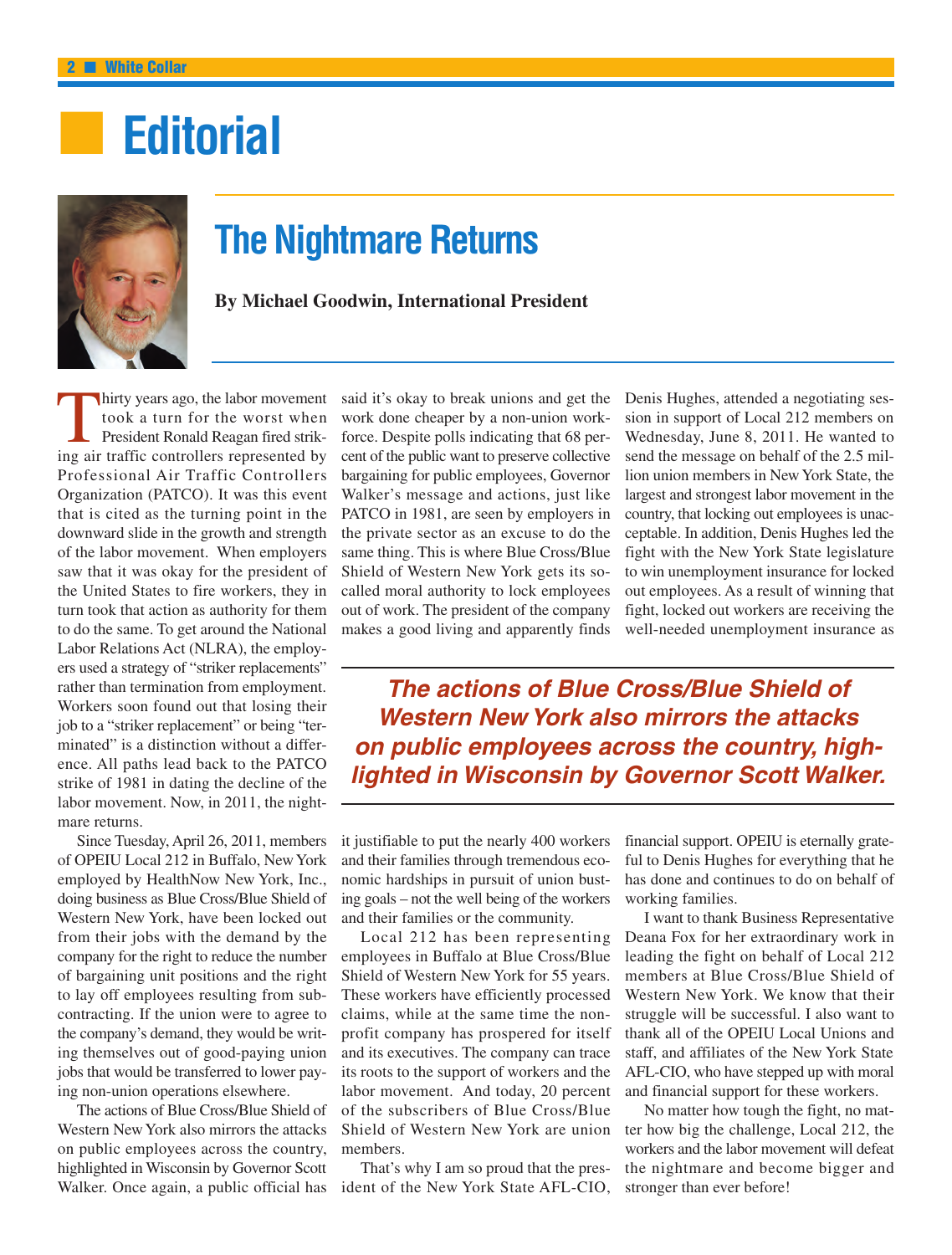# **OPEIU Enters Service Agreement with ALPA to Further Common Interests for Pilot Members**

PEIU and the Air Line Pilots Association International (ALPA) have entered into a service agreement to consult together on issues of importance to their respective pilot members. OPEIU represents approximately 3,000 pilots through its council, the Professional Helicopter Pilots Association (PHPA).

OPEIU and ALPA, through its International Pilot Services Corporation (IPSC), will exchange information on avi-

ation safety issues, such as cockpit related to aviation. recorders and accident avoidance systems, and represent those positions before Congress and the National Transportation Safety Board.

The arrangement will also give PHPA's local union officers access to ALPA's stateof-the-art training programs, including accident investigation, collective bargaining training for negotiators, as well as information on legislative and regulatory issues

"OPEIU is excited about our new arrangement with ALPA, and believes that the synergy between these two great organizations will do much to further the interests of professional pilots throughout the country and the world," said International President Michael Goodwin. "We look forward to working with ALPA to bring about industry advancements and improvements in helicopter safety and regulatory language."

# **Wisconsin Anti-Labor Law To Go Into Effect, But The Fight Continues!**

Tuesday, June 14, 2011, in a 4-3<br>vote, the Wisconsin Supreme Court<br>ruled that GOP Governor Scott<br>Walker's law stripping state and local workvote, the Wisconsin Supreme Court ruled that GOP Governor Scott Walker's law stripping state and local workers of collective bargaining rights could take effect, thereby handing Walker and anti-worker forces a major victory.

The court ruled that Dane County (Madison) Circuit Court Judge Maryann Sumi — a Republican appointee — overstepped her bounds when she invalidated the law earlier this year.

Walker's law is important because it is the spearhead for the nationwide big business, radical right-GOP campaign to strip workers of their rights and trash unions, while also depriving unionists and their allies, in some cases, even of the right to vote.



WHITE COLLAR (ISSN 0043-4876) is published quarterly by Office and Professional Employees International Union, 80<br>Eighth Avenue, 20th Floor, New York, NY 10011. Periodical<br>postage paid at New York and additional mailing offices. POST-<br>MASTER: Send address changes to Office a Employees International Union, 80 Eighth Avenue, 6th Floor, New York, NY 10011.

Reproduction by the Labor Press of any or all material herein contained is not only permitted, but wholly desirable in the interest of workers' education.

*Subscription Price \$1 a Year*

That business drive manifests itself in states from Wisconsin to Ohio — where GOP Gov. John Kasich stripped all 400,000 state and local workers of bargaining rights and outlawed organizing rights for home health care workers — to Tennessee to New Hampshire. The New Hampshire GOP-run legislature passed a right-to-work law. Democratic Gov. John Lynch vetoed it and the state AFL-CIO is trying to uphold his veto.

And the right wing push has in turn galvanized unionists nationwide to campaign to protect themselves, and to enlist their neighbors, civil rights groups and community groups in the crusade, too.

Walker's law criminalizes public worker collective bargaining for anything other than wages, and limits wage bargaining to the inflation rate. The law also requires public employees to pay more for health insurance and pensions. But Sumi's decision had nothing to do with the contents of Walker's anti-worker law. Instead, it focused on how the legislature made a fool of itself by violating the state's Open Meetings Law in passing Walker's measure. Unfortunately, Wisconsin's Supreme Court disagreed and has eliminated collective bargaining rights for state and local workers. But the fight isn't over.

A number of lawsuits are now expected as they couldn't be brought until the law took effect.

According to the *Huffington Post*, "Tuesday's ruling means the law is in effect but it wasn't immediately clear when public employees would be affected. There are no plans to apply paycheck deductions retroactively, said Rep. Robin Vos, co-chairman of the Legislature's budget committee. Walker's top aide, Department of Administration Secretary Mike Huebsch, said the ruling was being reviewed."

*(PAI contributed to this story)*

**For more information about OPEIU, visit our website at www.opeiu.org.**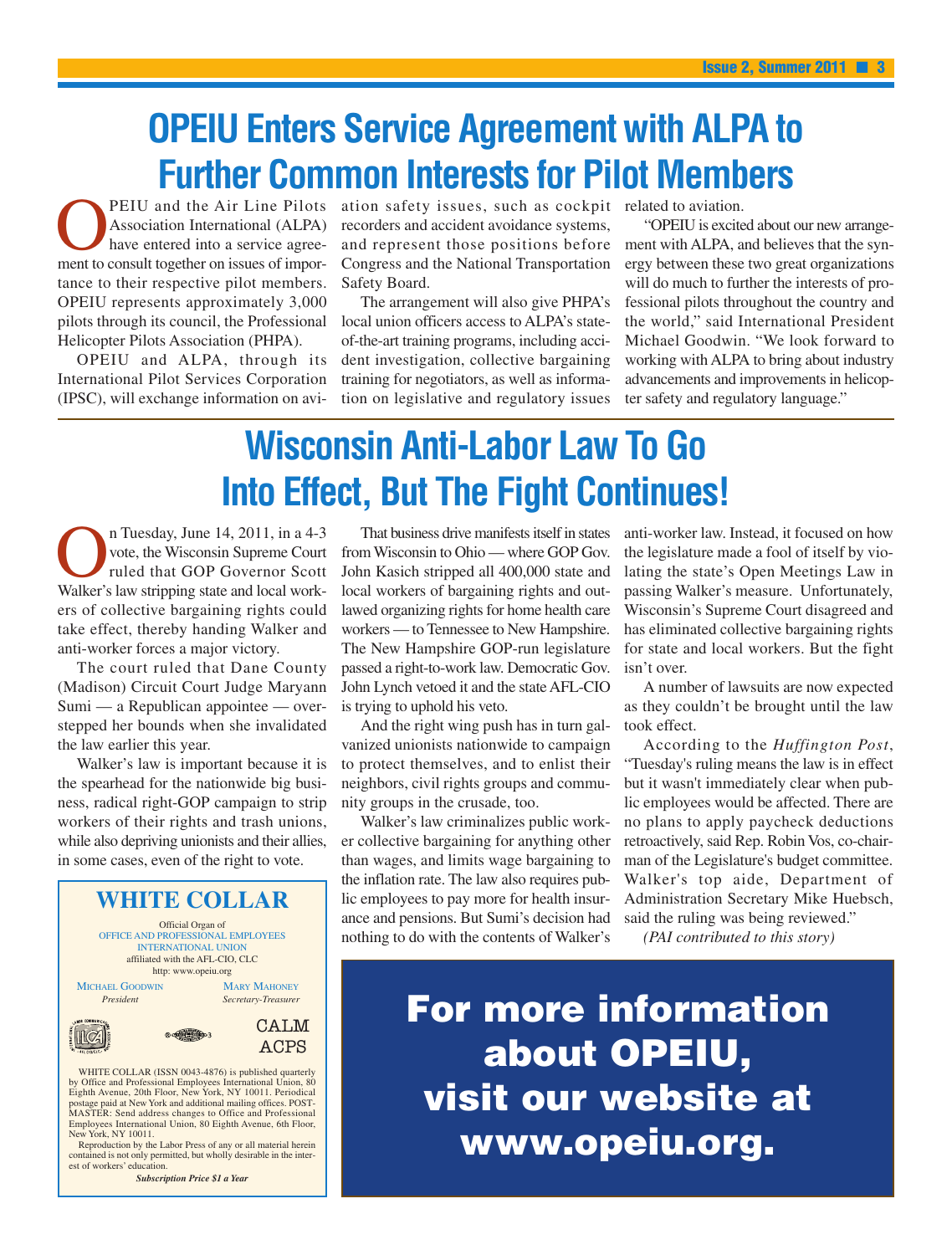# **Maryland Appraiser Union Joins American Guild of Appraisers/OPEIU Guild 44**

The Union of Real Estate Appraisers (UREA), based in Maryland, has voted unanimously to join the American Guild of Appraisers (AGA)/ OPEIU Guild 44.

"With so many small organizations representing appraisers, we didn't have a strong and collective voice," said Coleen Morrison, former UREA president. "We needed a voice that we haven't had for the past 25 years, and decided to come together so we could be a more powerful organization better able to represent the interests of appraisers."

As a result of the Home Valuation Code of Conduct (HVCC), and the current Financial Reform Act of 2010 (aka Dodd-Frank), appraisers have had to work under difficult circumstances in recent years, with most appraisals for mortgage purposes being funneled through a third-party source known as appraisal management companies (AMC). These middlemen are enforcing unreasonable working conditions upon appraisers by unrealistically reducing the completion time for appraisal assignments, adding exhaustive addenda requirements, while reducing in half the typical fee paid to the appraiser. Under Dodd-Frank, whose regulations took effect April 4, 2011,

appraisers are now faced with government agencies and big banks determining what should be "reasonable and customary fees" for an appraisal. As of April 1, 2011, AMC's are telling the appraisers to expect to be paid yet lower fees for their service. AMC's are racking up huge profits on the backs of consumers and appraisers.

"There are many problems with this relationship," said Lisa Alvarez, former UREA's legislative liaison. "Before HVCC, loan officers would tell an appraiser, 'if you don't give me the value for the property that I'm looking for, then I won't give you the work.' Now appraisers are being told by AMC's to turn appraisals more rapidly, with more work for less fee or they (AMC's) will find someone else."

The new Maryland chapter is working with the Guild to further legislation to better regulate AMC activities and to secure the independent role and compensation of the professional appraiser, legislation that is also supported by the Board of Realtors, among others.

"We have to fight for the integrity of the appraisal process, as well as to preserve our industry, to stop it from being swallowed up and lost," said Colleen Johansen, AGA vice president. "We are not going to let that happen, but are going to stop it in its tracks. We will fight for our members, and in the process draw in even more Maryland appraisers by showing them what we can do for them."

"Our members also benefit from our affiliation with OPEIU," said Peter Vidi, Guild 44 president. "OPEIU is a progressive organization that is all about representing professionals in the workplace. Its mission is to ensure that professionals have a collective voice, whether it's negotiating a contract or representation on the legislative front. That's what OPEIU is all about, and that's the kind of strong collective voice that the appraisers have as part of Guild 44. The credo of the American Guild of Appraisers is, 'We Value America's Future.'

Guild 44 seeks to represent the interests of appraisers, developing a strong presence before the U.S. Congress and each of the state legislatures. By working closely and exchanging dialog with other like-minded organizations, the AGA works to educate consumers about the appraisers' non bias, independent role in the value process, while ensuring the accountability of both the appraisal profession and the financial institutions with which the appraiser provides services.

## **AGA/OPEIU Guild 44 Meets with Rep. Barney Frank**

**The American Guild of Appraisers** (AGA)/OPEIU Guild 44 met with Representative Barney Frank (D-MA) recently to discuss the Guild's concerns with the Federal Reserve Board's Interim Final Rule (Rule) regarding Appraiser Independence.

With the implementation of the Rule issued April 1, 2011, the Federal Reserve has introduced faulty regulation that implicitly fails to capture Congressional intent to reform the appraisal process and Appraiser Independence and the necessity to promote the use of market driven reasonable & customary (R&C) fees for various valuation assignments. By injecting a skewed "safe harbor" under Presumption One in section 42(f), the Rule has unwittingly given license to appraisal management companies *(Continued on page 11)*



**The American Guild of Appraisers/OPEIU Guild 44 National President Peter Vidi, appraiser Roger Lerner, OPEIU Director of Organization and Field Services Kevin Kistler, appraiser Rich Bowerman, Representative Barney Frank (D-MA), appraiser Bob Dailey, member of the Maryland Appraisal Commission Steve McAdams, AGA Maryland Chapter President Coleen Morrison, AGA Maryland Chapter Vice President Colleen Johansen and AGA Maryland Chapter Treasurer Mike Dalenkoff.**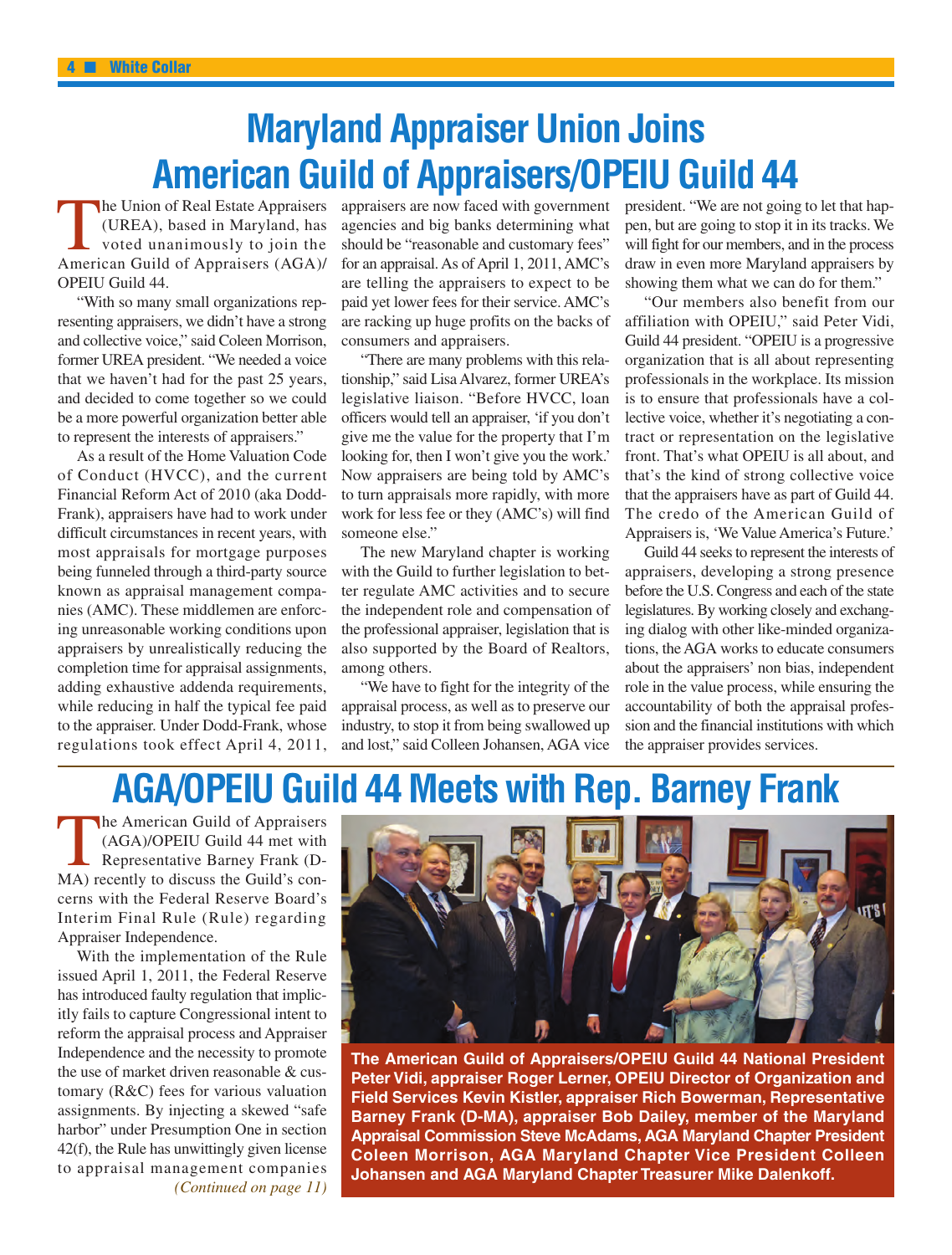# **Podiatrists Could Save Healthcare System \$3.5 Billion**

n independent study released last month showed that if<br>every American at risk for developing a diabetic foot ulcer<br>visited a podiatrist once before complications set in, the<br>ILS healthcare system could save \$3.5 billion in every American at risk for developing a diabetic foot ulcer visited a podiatrist once before complications set in, the U.S. healthcare system could save \$3.5 billion in one year by addressing these preventable conditions.

Diabetes currently affects nearly 26 million people in the U.S. Properly diagnosed and caught early this chronic disease can be efficiently managed. Left untreated it can lead to numerous complications ranging from foot ulcers to amputation of lower limbs.

As bad as that is, the situation can be much worse for those on Medicaid, who have a higher incidence of diabetes and complications. This is in part due to the fact that Medicaid does not always cover essential medical and surgical foot and ankle care when provided by a doctor of podiatric medicine (DPM). Even though DPMs are often the first to recognize diabetes and other chronic diseases such as peripheral neuropathy, their services are optional under federal law.

Why? Because the 1965 Medicaid amendment to the Social Security Act (Title XIX) does not define DPMs as medical doctors even though podiatry provides care to the foot and ankle in the same manner, and using the same diagnosis and treatment codes, as medical doctors (MD) and doctors of osteopathy (DO).

OPEIU, representing more than 3,000 podiatrists across the country through Guild 45, the First National Guild of Healthcare

## **President Goodwin Appears on Health Matters**



**International President Michael Goodwin appears on the** *Health Matters* **radio program on WTBQ (1110-AM), an ABC affiliate in Warwick, NewYork, on Thursday, March 24, 2011. The show is hosted by Dr. Michael Wodka, first vice president of the First National Guild of Healthcare Providers of the Lower Extremity, OPEIU Guild 45.**

Providers of the Lower Extremity, has joined forces with the American Podiatric Medical Association (APMA) to get Congress to remove this unfairness and allow DPMs to be reimbursed equally under Medicaid. Last year's bill received broad bipartisan support, but was never scheduled for a vote because the Congressional Budget Office — neglecting the huge savings resulting from prevention and early detection — estimated it would cost \$200 million over ten years.

This year, "The Life and Limb Savings Act," which is backed by an independent study from Thomson Reuters, will make clear to Congress the potential billions in annual savings that would result from the avoidance of unnecessary hospitalization or prevention of lower extremity amputations.

We know that seeing a podiatrist saves lives and limbs, and coverage of podiatry under Medicaid would provide easier access to care for patients while saving the government money. It's time to change the Medicaid statute, so that medical and surgical care of the foot and ankle is covered as a "physician service" not only when provided by an MD or doctor of osteopathy, but also when provided by a doctor of podiatric medicine.

# **The Rich Get Richer!**

Working Americans have gotten the short end of the stick over the past 35 years! While the bottom 90 percent of Americans have seen their incomes rise only by a miniscule fraction of total growth, the richest one percent have seen their incomes rise by upwards of an astonishing 275 percent!

This chart illustrates that the rich keep getting richer, while working families struggle to make ends meet. It's obvious that unions, and the wage protections they provide to members, are more vital than ever.

### **Rising Inequality Since 1970s a Sharp Break From Shared Prosperity of Earlier Era**

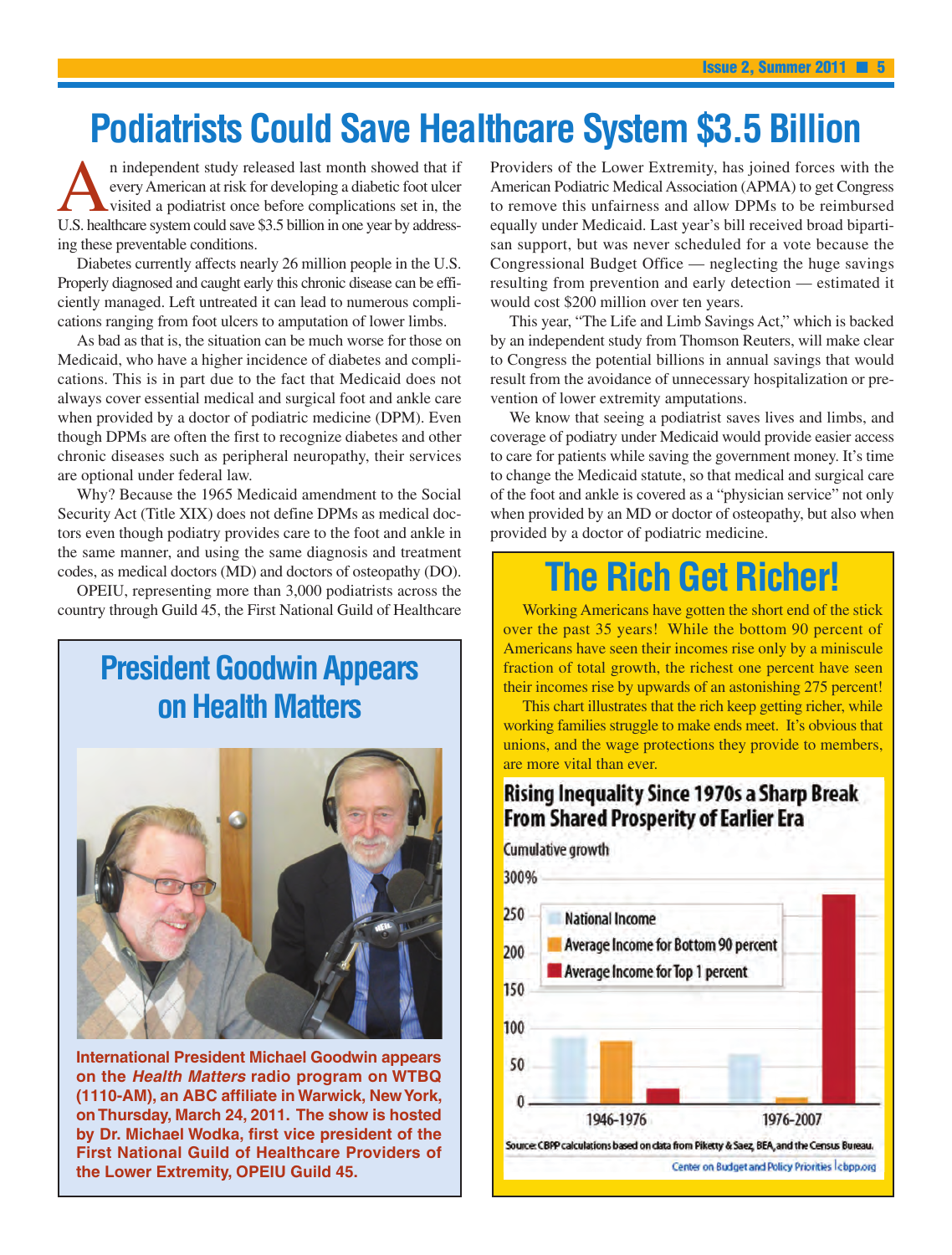# **Southeast-Southwest Area Educational Conference: Building a Stronger Union**

The 2011 Southeast-Southwest Area<br>Educational Conference held on<br>May 19-22 in Memphis, Tennessee<br>helped participants see how they could Educational Conference held on May 19-22 in Memphis, Tennessee helped participants see how they could help *Build a Stronger Union*, and learn details of a new and exciting OPEIU initiative!

The conference brought together more than 60 local leaders and shop stewards to hear valuable information in a presentation by Paul McCarthy of Collective Bargaining Associates titled, "What it Takes to be an Effective Union Leader in a Hostile Labor Environment." The conference also featured an in-depth look at the role and function of the Federal

Mediation and Conciliation Service by FMCS Commissioners Mark Martin and Luther Bennet.

OPEIU gave an update about the OPEIU's new Youth Initiative, known as OPEIU's Rising Stars, presented by Youth Initiative Committee Chair Tim Sullivan. Sullivan, a member of OPEIU Local 6 and the legislative and communications director for the Massachusetts State AFL-CIO, told participants that OPEIU's new campaign aims to encourage young labor activists to get more involved in the labor movement and their community.

Another wonderful highlight of the conference was a visit by three of the Memphis sanitation workers, members of AFSCME Local 1733, who participated in the historic 1968 strike, an iconic campaign in civil rights and labor rights history. Martin Luther King Jr., in the final campaign before his death, lent his support to the workers during the march for job safety, better wages and benefits. Alvin Turner, Baxter Leach and his daughter Sharon, and Herbert Parson and his wife Margaret were able to attend the conference on Saturday afternoon. These three men, along with five others, were inducted into the Labor Hall of Fame at a ceremony at the White House on April 29, 2011, and another at the University of Memphis on June 4.



**Paul McCarthy of Collective Bargaining Associates shares tools to help labor leaders be more effective in the current hostile labor environment.**

**OPEIU Youth Initiative Committee Chair Tim Sullivan tells participants about the new OPEIU Rising Stars campaign.**

**A conference highlight was a visit by three of the Memphis sanitation workers who participated in the historic 1968 strike. Pictured from left** to right are **OPEIU** International Vice **Presidents Green Lewis Jr. (Region III) and Becky Turner (Region IV), sanitation workers Herbert Parson and his wife Margaret, AlvinTurner, and Baxter Leach and his daughter Sharon, International Vice President Greg Blackman (Region III), and International President Michael Goodwin.**

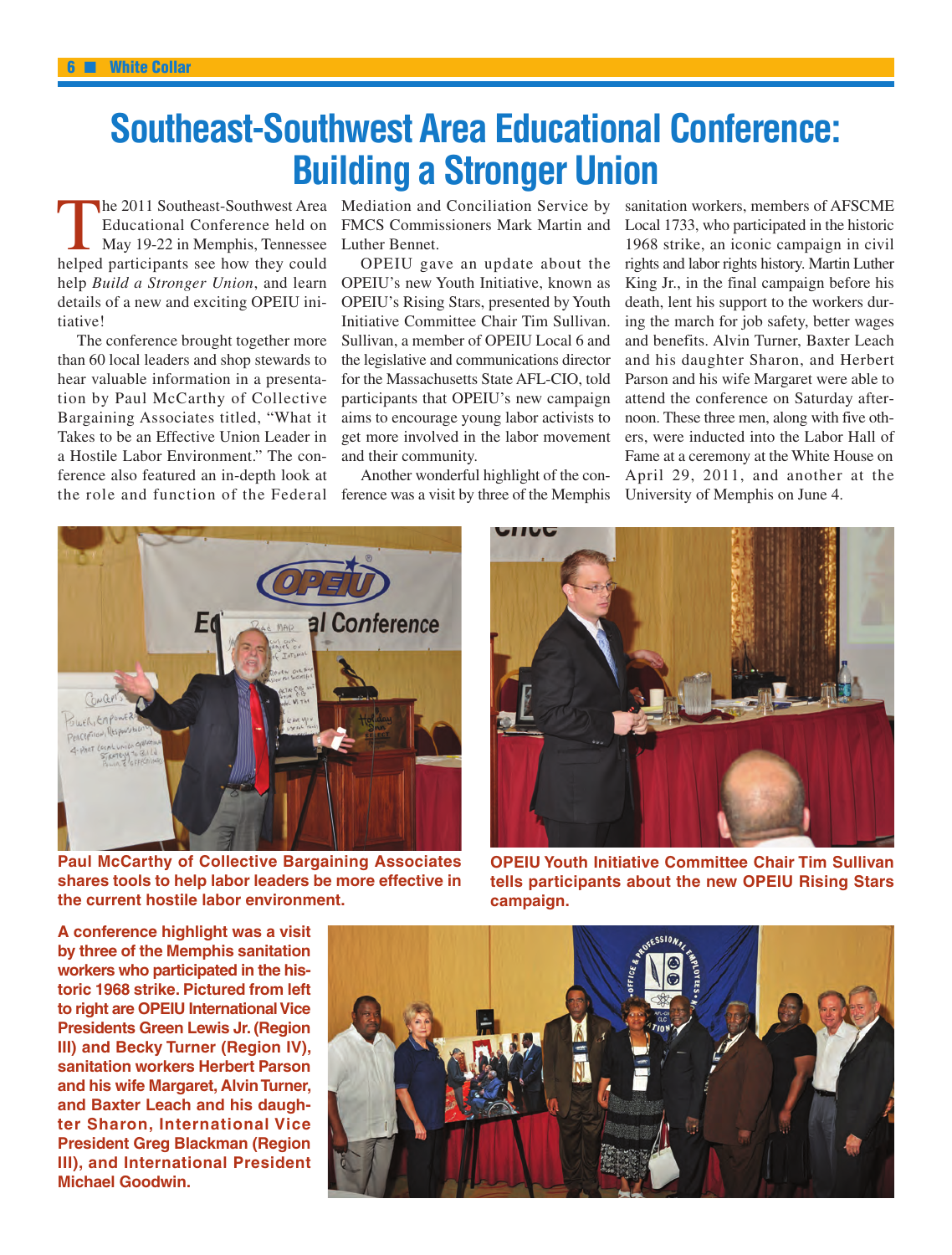# **OPEIU's Rising Stars!**

**OPEIU** has launched a campaign to<br>get young OPEIU labor activists<br>involved in the labor movement and<br>their community recognizing that utilizing get young OPEIU labor activists involved in the labor movement and their community, recognizing that utilizing the talents and strengths of our young members is the key to a successful future. The campaign is called the OPEIU Rising Stars!

To lead this effort, International President Michael Goodwin has established a Youth Initiative Committee led by Local 6 member Tim Sullivan. Sullivan, who is legislative and communications director for the Massachusetts State AFL-CIO, says he is "honored that President Goodwin has asked me to chair the OPEIU Young Workers Initiative. Through individual efforts of some of our young members, OPEIU has already been a national leader in getting young workers engaged in the broader labor movement around the country.

"At the Massachusetts AFL-CIO, as a proud member of Local 6, I helped initiate a 'Futures' program for the state federation to begin creating a community of young labor activists in Massachusetts," Sullivan continued. "At the 2009 AFL-CIO Convention in Pittsburgh, our Massachusetts AFL-CIO Resolution #55 was adopted, making the recruitment, engagement and education of young union members a national priority for our labor movement. AFL-CIO Secretary-Treasurer Liz Shuler took the lead in implementing the resolution's goals. Soon young worker groups began springing up around the country, including in Baltimore where OPEIU member andYouth Initiative Committee member Jessica Ingerick was instrumental in forming the Young Trade Unionists group for that central labor council."



Other members of the OPEIU Youth Initiative Committee are Local 35 Business Agent Christian Hainds and Local 153 Business Representative Nick Galipeau. Both joined Ingerick on the National AFL-CIO's Young Worker Advisory Council. "Building on our individual passions for creating a community of young labor leaders, myself, Jessica, Nick and Christian have begun working with the International Union, with the support of Director of Communication, Education and Research Nicole Korkolis, to carry out President Goodwin's vision of formalizing a Young Workers Initiative for OPEIU," said Sullivan. "We are excited to announce the advent of OPEIU Rising Stars and look forward to working with local and district OPEIU leaders to identify young people within our union and get them involved, educated and ready to lead both today and in the future. Please help us build OPEIU Rising Stars by helping us choose a logo for the campaign."

*Please visit OPEIU's Facebook page at http://www.opeiu.org/facebook and vote now for your favorite logo for the OPEIU Rising Stars campaign!*

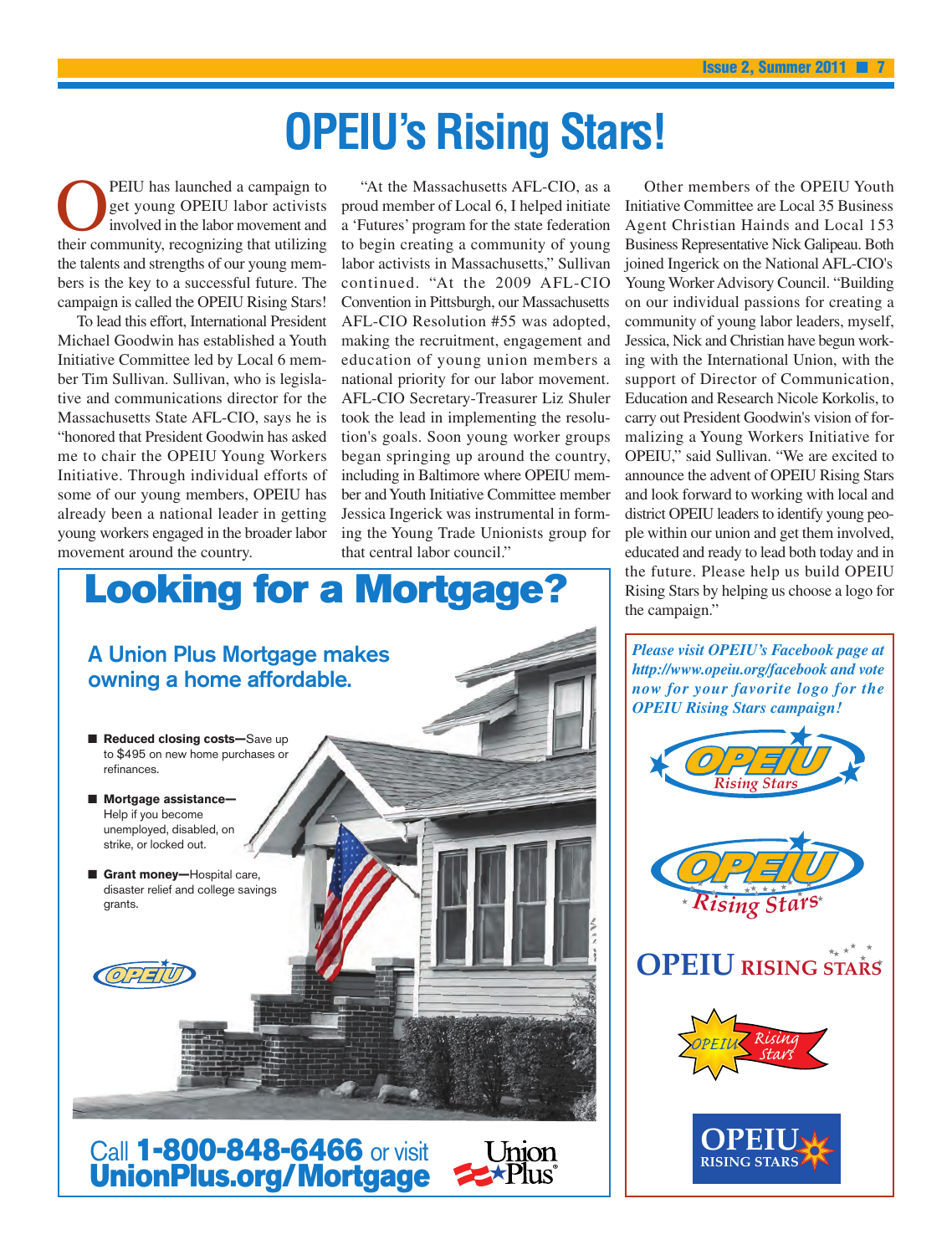## *LEGISLATIVE WATCH* **Washington Priorities Out Of Whack As High Levels of Joblessness Continue** *Submitted by Glen Rosselli, OPEIU Policy and Government Affairs Consultant*

For though lawmakers are constantly<br>talking about jobs, this Congress has<br>actually done precious little to boost<br>iob growth Nearly 14 million workers are talking about jobs, this Congress has actually done precious little to boost job growth. Nearly 14 million workers are unemployed and more than 40 percent of them have been searching for a job for six months or longer. Millions more see the situation as so bleak that they have given up looking altogether. Congressional action on jobs is needed now.

Unfortunately, the Congress has been focused on slashing spending instead, with the House-passed budget imposing draconian cuts on programs for low- and moderate-income families, ranging from the Supplemental Nutrition and Assistance Program (aka Food Stamps) and Medicaid to rental assistance, Pell Grants, and Head Start. Unable to advance this budget further through the normal process, Republicans and some Democrats have seized

on a different approach.

Now that we've reached the \$14.3 trillion legal limit on how much we can borrow, the debt ceiling must be raised or the government could face the possibility of defaulting. Some propose to use this must pass legislative vehicle to force cuts in spending that they could not get through Congress on the merits. House Speaker John Boehner (R-OH) even went so far as to declare that huge spending cuts are a prerequisite for raising the debt limit.

The debt limit is not something we should mess with. We are in a precarious position with the economy growing too slowly to keep up with continual growth in the labor force and to bring unemployment down quickly. We are 11 million jobs below the level needed to restore the prerecession unemployment rate of 5 percent in December 2007. Failing to raise

the debt limit would necessitate potentially economically crippling budget cuts that could drag us back into recession. Congress should simply pass the increase in the debt ceiling and then move on to debate measures to pick up the pace of job growth.

Beyond dealing with the deficit and debt to provide a stable fiscal environment, there's much more the government could do stimulate jobs production. For starters, establishing an infrastructure bank to offer some federal funding and loans as a startup fund to get private companies investing in large projects like roads, tunnels, wind farms, new electric grids would help. Pushing banks to stop hoarding cash and do more lending especially to small businesses also makes sense.

Whatever it does, Congress needs to get started now!

# **■ Work and Health**

# **Sitting at Work: A Curse or a Blessing?**

#### *Submitted by Jeffrey S. Freed, M.D., Associate Professor of Surgery, The Mount Sinai School of Medicine, NYC, and OPEIU Local 153 Health Fund Medical Director*

For many years it has been known that a sedentary social life, what we have come to call the behavior of a couch potato, leads to the possibility of developing heart disease, stroke, and perhaps even cancer. The question has arisen whether adverse health outcomes have occurred in people who have jobs that require long periods of sitting. New research information is now available that creates doubt as to the veracity of this latter concept.

It appears that cancer and cardiovascular disease (heart attacks and strokes) cannot be blamed on prolonged occupational sitting. Recent studies have not supported the idea that sitting at work for long periods has the same effect as the lifestyle of the "couch potato."

Considerable evidence suggests that excessive sedentary behavior is associated

years has focused on sedentary leisure time, particularly television viewing.

In view of the fact that so many occupations today are predominantly sedentary, multiple studies have been performed on people in the workplace. These studies have failed to demonstrate an increased risk for prolonged sitting.

The scientific evidence suggests that patients who are social sitters lose the stimulation for contraction of their muscles resulting in a loss of the enzyme that promotes certain functions that are necessary for good health. The enzyme, lipoprotein lipase, assists the muscles in taking up triglycerides, which when not taken out of the blood stream deposit themselves in arteries and ultimately block those arteries causing heart attacks, strokes and periph-

with health risks, but most research in recent eral vascular disease. The lack of this enzyme also causes a decrease in the production of high density lipoproteins, a form of cholesterol that prevents deposit of "bad cholesterol" in the arteries of the body.

> Further studies are necessary to truly understand the effect that extended sitting has on workers. At present, however, there is no evidence that this behavior will be harmful and threaten their health. It is fair to say, though, that extended sitting during non-work hours leads to increased health risks, partially caused by increased snacking and lack of heart, lung and brain activity.

> The recommendation remains the same. Whatever your behavior at work, it is best to take some time during the day to exercise and allow your bodies' natural defenses to do their job in protecting your health.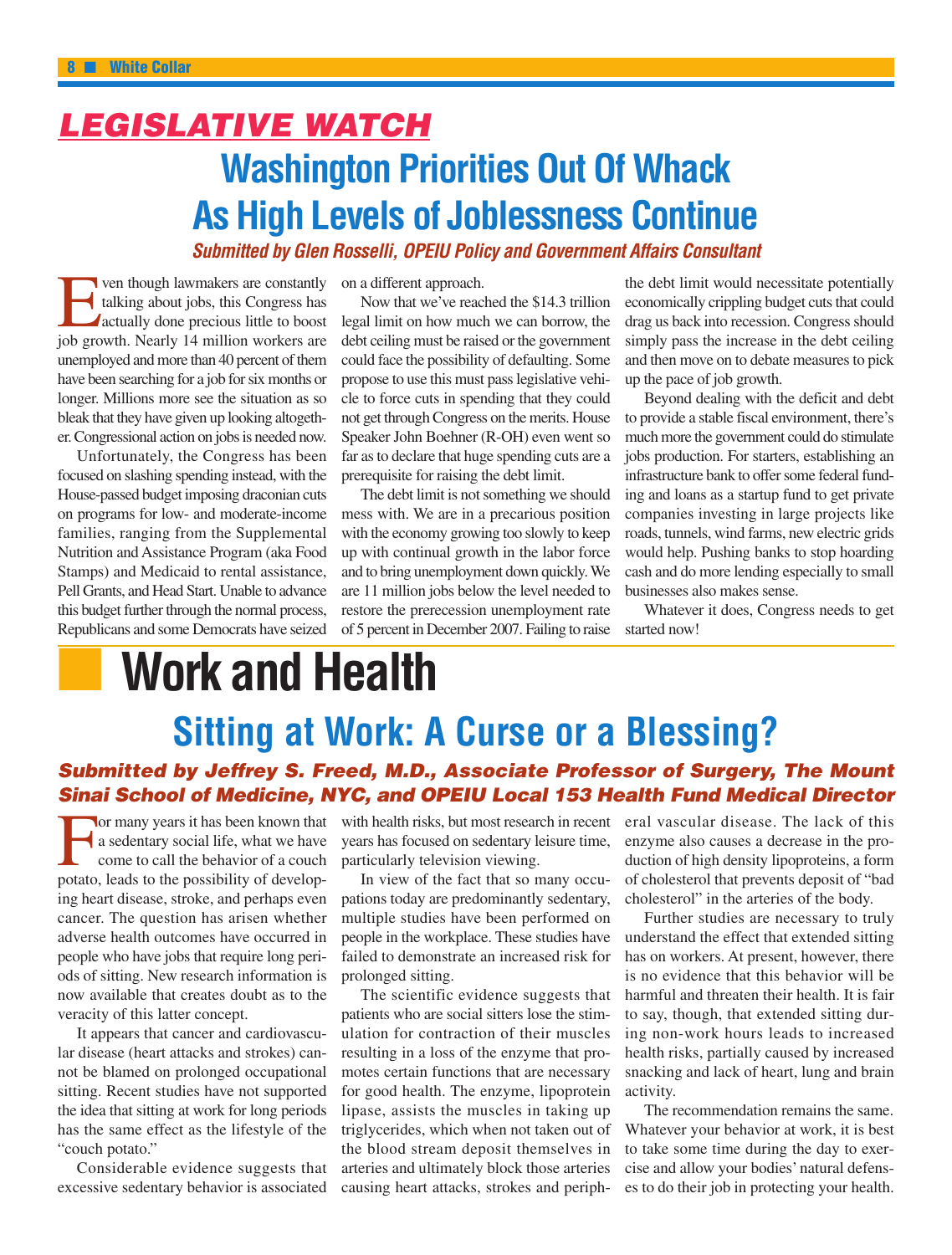## **Local Union News**

### *Long Journey from Voluntary Membership to Union Security Submitted by Organizer Susan French*

PEIU has represented the employees at Richland Newhope for almost 20 years. Under the contract, union membership at this facility is voluntary unless more than 50 percent of the employees join their union, at which time the Union Security clause becomes effective.

Over the years, efforts were made to attract sufficient members to close the gap, but none succeeded. Turnover is high at this facility in Mid-Ohio, which is not close to other OPEIU offices.

By the time of the 2009 contract negotiations, there were only six active union members out of the more than 150 eligible employees. According to Chief Steward Doug Dull, the employer had more negotiators at the table than the union had members.

This past year, Local 19 and the Richland Newhope shop stewards took up the challenge of changing the hearts and minds of these employees from apathetic and even hostile to enthusiastic and committed. This is the story of their journey.

Apathy, the attitude that "the union hasn't done anything for me," and the mindset of "why should I pay dues when I get the same benefits of the contract anyway," were obstacles that had to be addressed before these employees were willing to consider



**Local 19 activists, from left to right are (front row) Mark Hariston, Lea Lambright, Leo Prince, Erin Lamb-Black, (standing) Stacy Hammer, Chief Shop Steward Doug Dull, and Steward Sally Hullinger.**

joining their union. OPEIU International Representative David Flores had a simple but powerful formula. He believed that if you could engage enough people, listen to them and talk with them, they would understand the benefit of union membership and be willing to join together to make a better workplace. Many lonely, cold, snowy evenings were spent knocking on doors and seeing the lights dim, curtains move and then grow still, doors remain closed and the howling of dogs one's only company. Later, many new members admitted to avoiding these conversations by not coming to the door, or by having a family member say that they did not live there anymore. Over time, enough doors were answered that little by little union memberships were activated.

In addition to grassroots organizing, Local 19 President Andrew Stambaugh, Vice President Cheryl Campbell and Flores made visits and walkthroughs at Richland Newhope to increase OPEIU's visibility. This made an incredibly strong impression, and some employees joined the union based solely on just seeing union officials at their workplace. President Stambaugh also helped strengthen the membership drive by actively communicating with the organizers and lending his full support wherever necessary.

In the end, what made the difference between a membership drive and a successful membership drive was the engagement and commitment of Shop Stewards Doug Dull and Sally Hullinger. Along with Organizers David Flores and Susan French, they helped recruit new activists. The stewards and activists gave of their time each week to attend training sessions that focused on OPEIU history, labor history, and introduction to grievances and negotiations. They carried their new awareness, sense of solidarity and excitement to their workplaces and they were able to reach their co-workers in a way that no one else could.

"Becoming active with Local 19 has empowered me to be proactive and take initiative," said new Shop Steward Erin Lamb-Black. "I have been educated about my rights in a way that gives me confidence and purpose whenever I step through the door at work."

Congratulations to Local 19 and Richland Newhope. May the journey forward be inspired by those who never gave up when hope seemed anything but new!

### *AMLU Appoints New Secretary-Treasurer*

The Association of Minor League Umpires (AMLU)/OPEIU Guild 322's Executive Board has chosen an appointee to the open Secretary-Treasurer position.

Dan Oliver has been appointed to replace retiring Secretary-Treasurer Jeff Klinghoffer. Prior to this appointment, Oliver served as an AMLU shop steward and prior to umpiring and becoming a member of AMLU, Oliver was a member of UFCW 1105 in the Seattle, Washington area from ages 17-23.

Oliver has been an active member of AMLU and was influential in the AMLU/OPEIU affiliation last year by being a vocal supporter on the affiliation committee.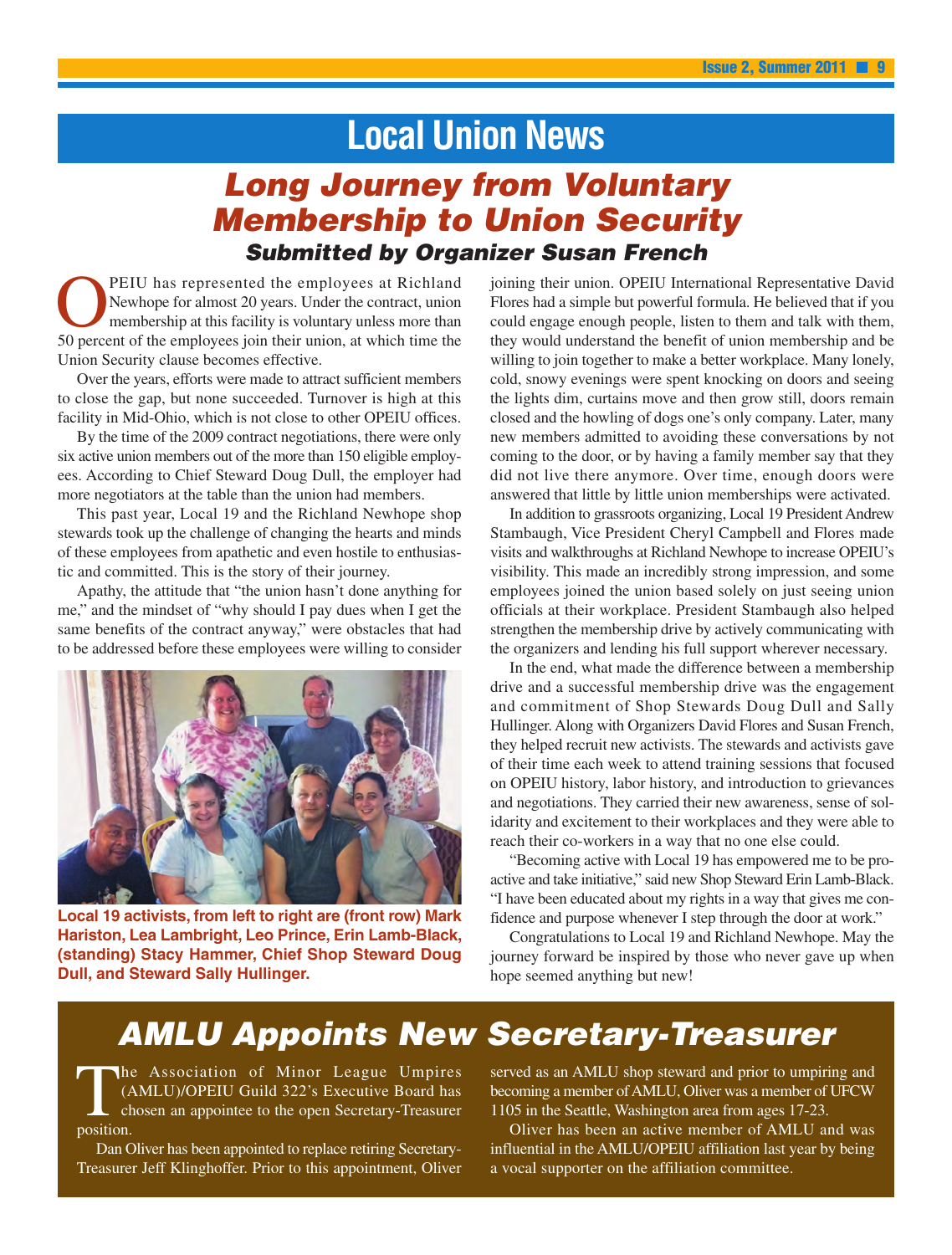# **Local Union News**

### *Local 320 Has New Contract with PFCCU*

The members of Local 320, Kansas City, Missouri, unanimously ratified a new three-year contract with the Postal Federal Community Credit Union (PFCCU), located in Springfield, Missouri.

The new agreement provides for pay raises in step with the national averages for credit union employees across the country, raising the maximum wages for all employee classifications. Thereafter, on January 1 of each year, PFCCU will utilize the most recent national wage data for Credit Union Staff Salaries to update the pay matrix within each wage classification. The language also provides for a no-reduction in pay clause, in the unlikely event new salary data proves less than an employee may presently earn. In addition, improvements were made in vacation, sick and bereavement leave. Local 320 was also successful in bargaining for new represented job classifica-



**The Local 320 bargaining team (left to right) are StewardWilla Goodman,Chief Steward Melody Stamper, Secretary-Treasurer Kimberly Whiteman, and Steward Chris Chapman.**

tions under its recognition that it will add additional employees and members covered under the new CBA.

The bargaining team consisted of Secretary-Treasurer Kimberly K. Whiteman, Chief Steward Melody Stamper, Steward Willa Goodman, and Steward Chris Chapman. Senior International Representative Paul Bohelski was also present during negotiations. "We are very pleased that the results of the negotiations were successful and so well received by the membership," said Whiteman. "It was very gratifying to have each member go out of their way to personally thank us for our efforts. Of course, without their support, we would not have been able to achieve what we did."

## **IRMC POST Members Ratify New Contract**

**Local 459 Paraprofessional, Office and<br>Skilled Trade (POST) members at<br>Ingham Regional Medical Center<br>(IRMC) in Lansing Michigan recently ratified** Skilled Trade (POST) members at Ingham Regional Medical Center (IRMC) in Lansing, Michigan recently ratified a new three-year contract. IRMC POST is Local 459's single biggest unit representing more than 600 members.

IRMC has remained profitable through the current recession, but not by much. Like many contract negotiations over the past few years, this was tough bargaining. The contract expired on September 30, 2010. In an attempt to strong-arm the union team, IRMC gave the union a "final offer" that was concessionary and refused to extend the current contract. They also refused to conduct a healthcare open enrollment until the contract was settled. This meant that employees would not be able to add dependants or make changes to their coverage. When the union team rejected the "final offer," IRMC pulled all of its wage proposals off the table.

The bargaining team would not be bullied. They understood the financial situation at IRMC, and were willing to work with the employer. The IRMC spokesperson, however, had a specific economic proposal in mind and would not move from it. To complicate matters, she repeatedly gave the union incorrect information in response

to requests. It came to the point where the union team had no confidence in the information being passed to them, especially on the biggest ticket item, healthcare.

Eventually, the vice president of Human Resources became involved. He sent in an employee from corporate who actually understood the healthcare proposals. He also became directly involved with the bargaining toward the end. This was crucial in getting a deal.

The new agreement freezes annual premium co-pays for the two McLaren plans in 2011 at the 2010 dollar amount. This avoids any premium co-pay increases for the McLaren plans. This "freeze" saved POST employees a lot of money. There is an increase in prescription drug co-pays for McLaren plans in the final year of the agreement, but this is offset by up to a \$300 bonus that will be paid to all employees who sign up for a Flexible Spending Account (FSA) that year. The co-premiums for health care will be unfrozen in 2013 and the employee's portion will be 10 percent of the premium.

The agreement also included a one percent ratification bonus and a two percent wage increase for all employees in year two and a two percent wage increase in year

three. There were also improvements to contract language in paid bereavement leave, personal leave, and paid holidays.

The final package was unanimously approved by the bargaining team at the table, and the tentative agreement was approved by a vote of 263 to 129.

The bargaining team members were Monica Artis, Rick Bailey, Brenda Densmore, Sunni Lira, Robert Potts and Kendra Moore. They were assisted by Service Representative Lance A. Rhines.



**Local 459 IRMC POST member Anne McIntosh casts her ballot.**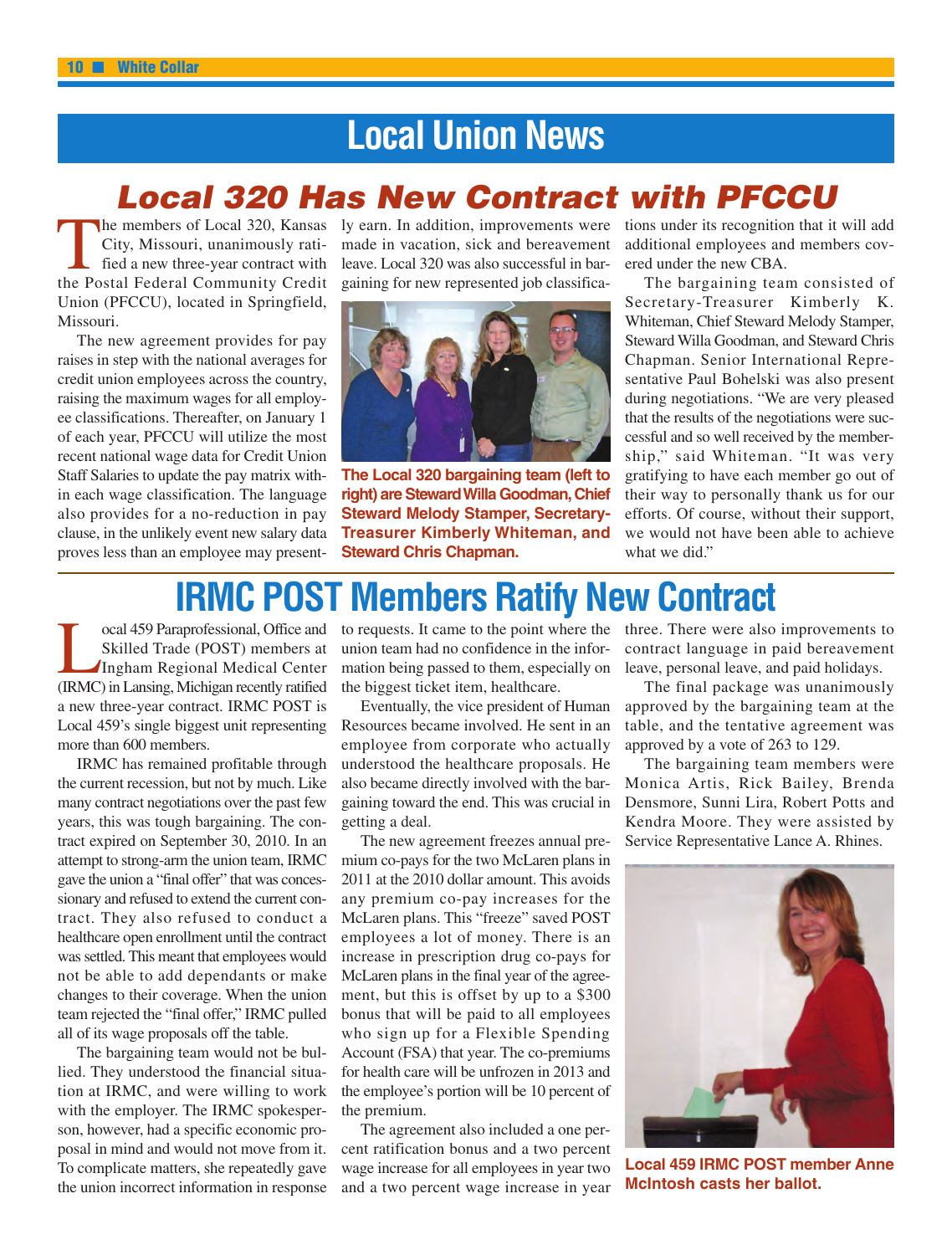# **Local 459 Victory: Red Cross Found Guilty**

#### *(Continued from page 1)*

Administrative Law Judge Jeffrey Wedekind ruled May 5, 2011 that the American Red Cross violated the National Labor Relations Act when it:

• Refused to provide information necessary for negotiations

• Implemented a "no fault" attendance policy without bargaining

• Refused to allow the employees to continue to use rooms for union meetings

• Changed or eliminated the retiree healthcare program without bargaining

• Changed or eliminated the 401(k) savings program without bargaining

• Changed or eliminated the pension plan without bargaining

• Changed the health insurance without bargaining

• Did not bargain over moving work to another state

• Disciplined a union steward for exercising her union rights

• Told a union steward not to talk to employees

• Denied annual leave and guaranteed hours to employees after the strike

The approximately 300 employees are represented by Local 459, Lansing, Michigan and Teamsters Local 580. An 11-day trial was held last fall, which was presided over by Judge Wedekind. He upheld all of the above charges and issued an order for the Red Cross to remedy all violations with back pay and interest and to post a notice notifying employees that the Red Cross will not break the law in the future.

"We won an overwhelming decision that clearly shows that the Red Cross has violated almost every aspect of labor law from the first moment they sat down to pretend to bargain with its employees," said Local 459 Senior Service Representative Lance Rhines.

The Red Cross is embroiled in contentious labor relations around the country. There are more than 30 expired union contracts nationally and similar unfair labor practice charges are pending in a number of states.

The Red Cross is also under attack for its safety practices. Over the years, it has been fined \$37 million by the FDA (most recently \$16 million in June 2010) for violating a long-standing federal consent decree.

Dozens of labor unions representing Red Cross employees, including Local 459, have formed a coalition to advocate for better safety and employee rights. The coalition is supported by groups outside the labor movement such as the National Consumers League, Jobs with Justice, Interfaith Workers Justice, the Hemophilia Foundation of America and the Committee of Ten Thousand.



**Local 459 members in Lansing, Michigan celebrate the victory, including Local 459 Service Representative Lance Rhines (middle) and attorney Tina Pappas.**

## **AGA/OPEIU Guild 44 Meets with Rep. Barney Frank**

#### *(Continued from page 4)*

(AMCs) to use their own internal, non-market, fee schedules to disproportionately justify reasonable and customary fees directly in opposition to the Congressional mandate throughout the Mortgage Reform and Anti-Predatory Lending Act (MRAPLA) to have such fees excluded from reasonable and customary fee surveys.

Guild 44 President Peter Vidi requested that Rep. Frank write a letter to the Federal Reserve regarding the Rule, pointing out its significant deviation from the intent of MRAPLA. "Congressional intent to restate the market survey for reasonable and customary fees was not to include fees paid by appraisal management companies," said Vidi.

a similar letter to Elizabeth Warren and the Consumer Financial Protection Bureau stressing the need for Appraiser Independence as a means to help safeguard public interest.

"Congressman Frank expressed an interest in doing so," said OPEIU Director of Organization and Field Services Kevin Kistler, "but has asked his staff to do additional research and report back to him with a recommendation before he makes a final decision as to whether to send a letter, as well as the substance of the letter."

Also in attendance at the meeting was Michael Dalnekoff, treasurer of the Maryland Chapter of AGA who said, "Even with the day-to-day dealings that Rep. Frank

Vidi also requested that Rep. Frank write oversees, he continues to be well versed in the appraiser section of the Dodd-Frank Act. He seemed very concerned about the information we provided."

> "I was very impressed with the depth of knowledge that Rep. Frank had of the issues affecting real estate appraisers and the intricacies of the mortgage business," said Kistler. "I left the meeting feeling that he will help address the concerns expressed by the Guild."

> "The American Guild of Appraisers would like to thank Congressman Frank for making the time to meet with us and allowing us the opportunity to share our concerns," said Vidi. "We look forward to working with him in achieving the appropriate corrections regarding this matter."